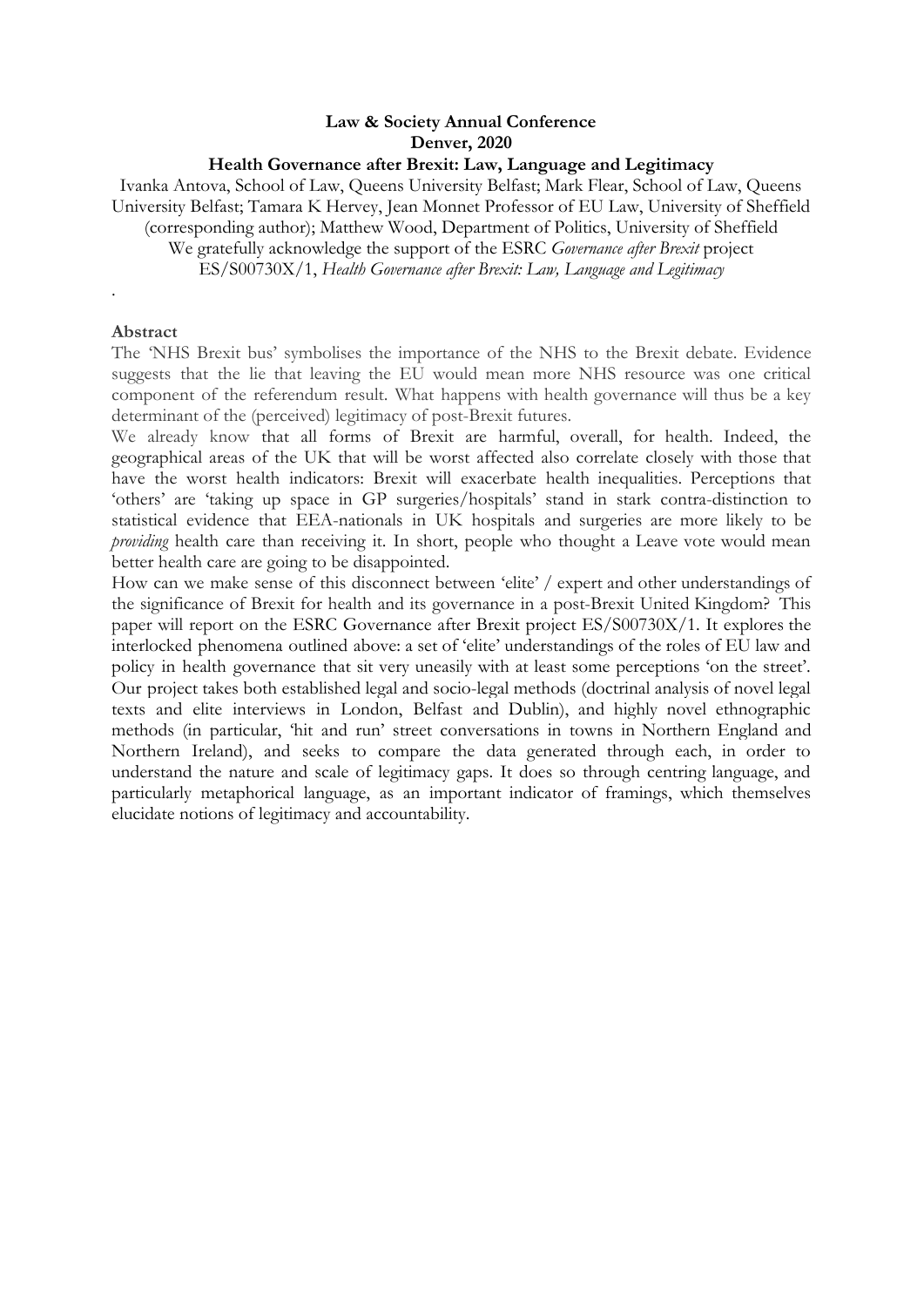# **Health Governance after Brexit: Law, Language and Legitimacy**

**Submission Number:**

5299

### **CRN:**

55

**Presenter:**

*Tamara Hervey* The University of Sheffield

# **Presenting Co-Author(s):**

*Mark Flear* Queens University Belfast *Matthew Wood* University of Sheffield

# **Non-Presenting Co-Author:**

*Ivanka Antova* Queens University Belfast

#### **Proposal:**

The lie that leaving the EU would mean more NHS resource was one critical component of the referendum result. What happens with health governance will thus be a key determinant of the (perceived) legitimacy of post-Brexit futures.

All forms of Brexit are harmful, overall, for health. The geographical areas of the UK that will be worst affected also correlate closely with those that have the worst health indicators: Brexit will exacerbate health inequalities. Perceptions that 'others' are 'taking up space in GP surgeries/hospitals' stand in stark contra-distinction to statistical evidence that EEA-nationals in UK hospitals and surgeries are more likely to be providing health care than receiving it. In short, people who thought a Leave vote would mean better health care are going to be disappointed.

How can we make sense of this disconnect between 'elite' / expert and other understandings of the significance of Brexit for health and its governance in a post-Brexit United Kingdom?

This paper explores the interlocked phenomena outlined above: a set of 'elite' understandings of the roles of EU law and policy in health governance that sit very uneasily with at least some perceptions 'on the street'. Our project takes both established legal and socio-legal methods (doctrinal analysis of novel legal texts and elite interviews in London, Belfast and Dublin), and